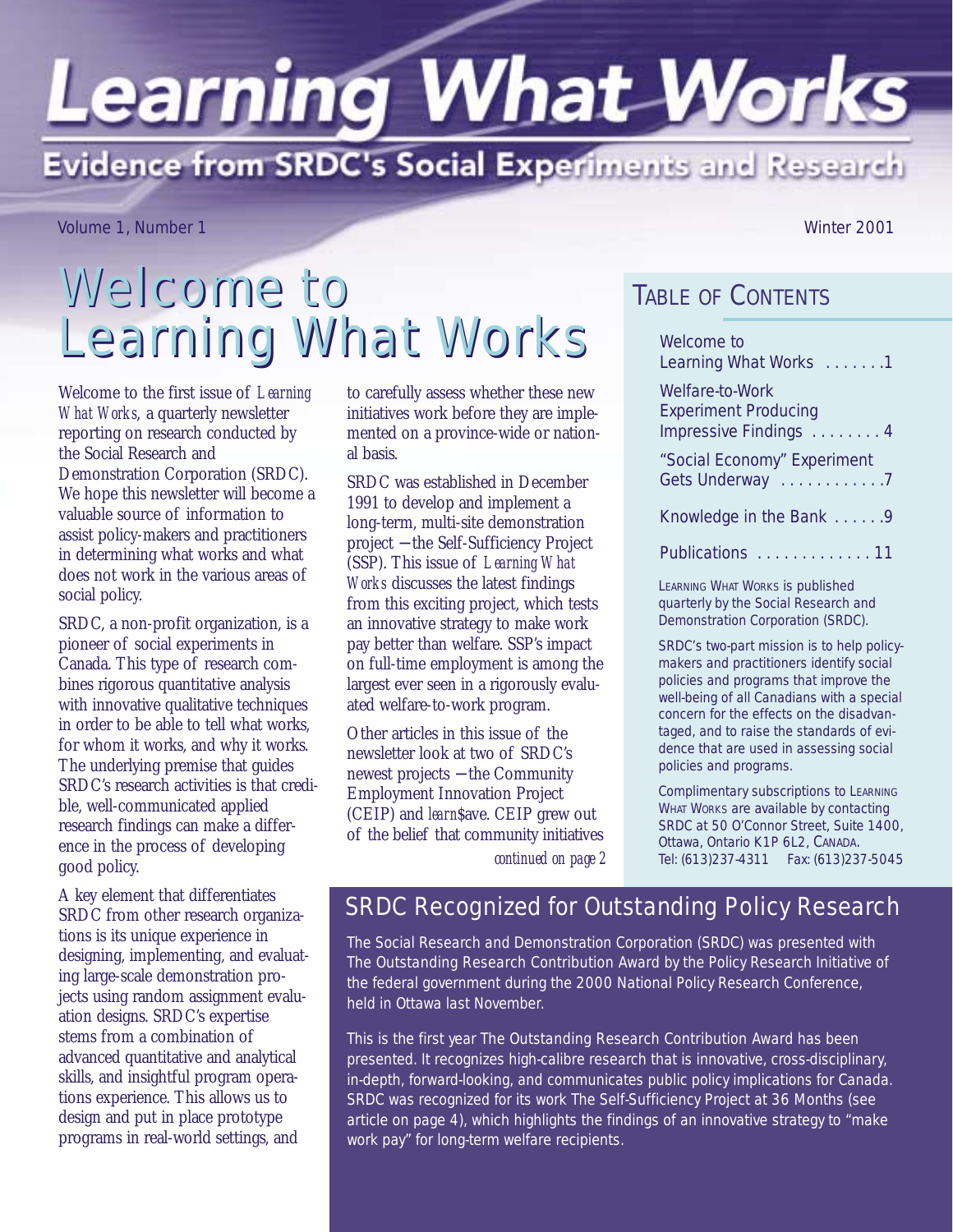can improve the economic circumstances of individuals in regions where employment opportunities are scarce. In short, CEIP has been designed to build capacity in communities to create their own solutions for local development, while providing new employment opportunities for individuals who would otherwise receive public income support.

*learn*\$ave, a national demonstration of Individual Development Accounts (IDAs) for learning, is looking at whether low-income people can be encouraged to save money to invest in their human capital, and, in so doing, increase their own economic security and that of their children. For each dollar that participants put in their IDAs, program sponsors will put in three dollars. The matched funds must be used for education, or small business start-up or expansion.

Future issues of *Learning What Works* will discuss how the results of these and other SRDC projects may apply to the development of social policy.

### What's So Special About Social Experiments?

It is widely accepted that the most reliable estimates of a program's impacts are produced through social experiments, a key design feature of which is random assignment.

The technique of random assignment is a powerful tool for determining the effectiveness of new policy ideas. To know what difference a program makes, it is necessary to know what people would have done on their own without the program.

In evaluating a welfare-to-work program, for example, it must be recognized that people leave the welfare rolls all the time through their own efforts and with the assistance of existing programs and services. In isolation, observed outcomes always overstate a program's achievements because all positive developments are counted as the program's accomplishments; they do not identify the extent to which any of the outcomes simply represent what people would normally do on their own. Policy-makers need to know the difference that the program makes − the change in an outcome that results only from the program.

By identifying a comparison group that closely resembles those who take part in the program, we can determine what people would do on their own, regardless of the economic environment or other factors. The best way of creating a comparison group is by means of random assignment. We



*Note:* Both program and control group members continue to have access to government programs and services otherwise available to members of their community.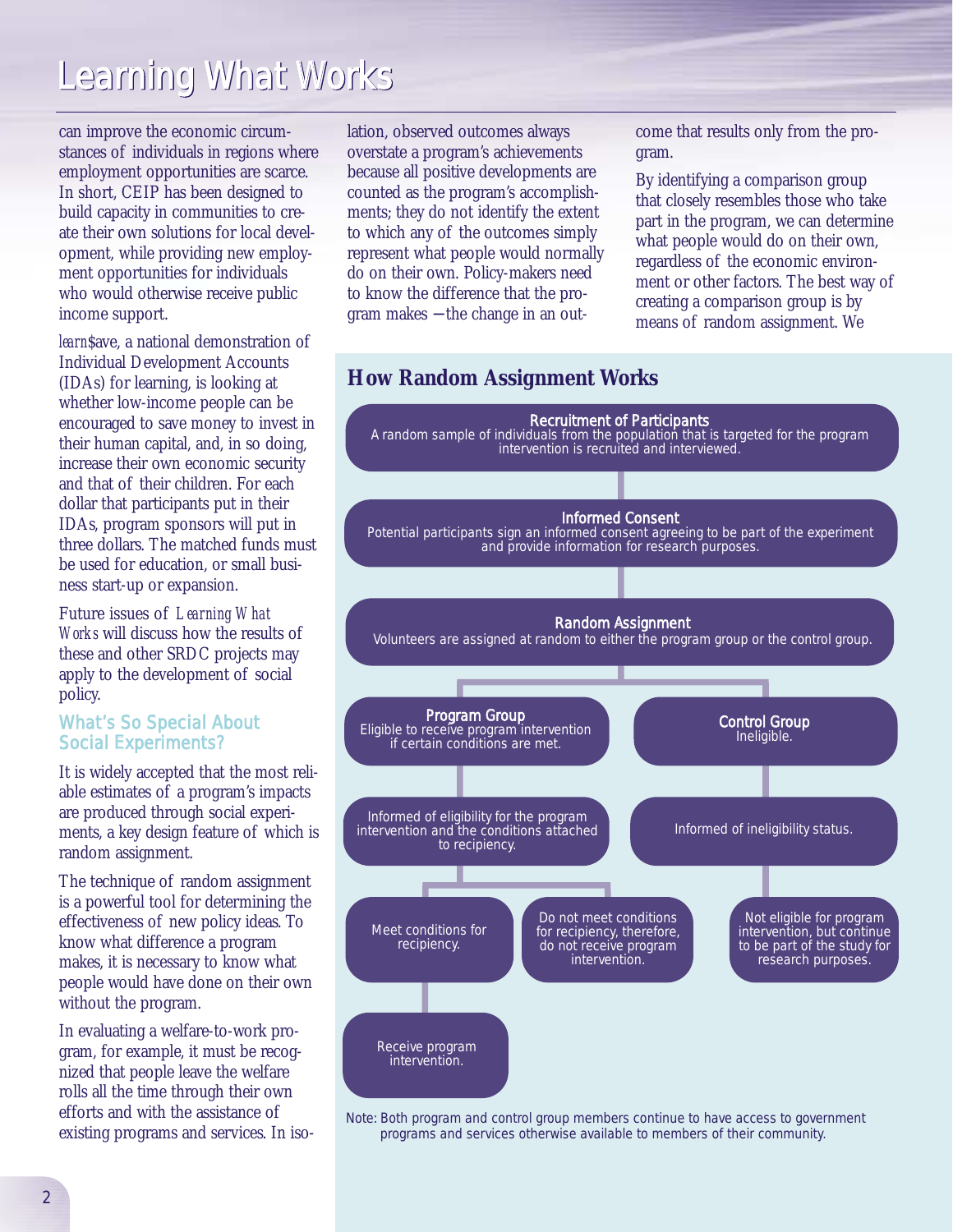start with a group of individuals, all of whom would meet the selection criteria of the new program, and then randomly decide whether each person will be assigned to the group that will be eligible for the program or to the group that will not be eligible. Those assigned to the latter group provide the comparison for evaluation purposes. When random assignment is used they are called a control group.

In general, random assignment is the most effective way of ensuring that program and control group members are virtually identical in all respects, such as their employability, education, and past welfare history. More importantly, it ensures that the two groups are virtually identical in unmeasured (and perhaps unmeasureable) characteristics; for example, intelligence and motivation. When the experiences of the program and control groups are compared one, two, three, and four years later, we can be confident that any observed differences in outcomes can be attributed to the program.

Not only does random assignment produce the best possible comparison group for measuring impacts, but selecting people randomly may also be the fairest way of allocating scarce places in the program. Rather than a "squeaky wheel" approach (which favours the most vocal), a "first-come, first-served" approach (which favours those who can most easily make arrangements for child care or transportation), or "creaming" (selecting people that the program administrators perceive to be the "best" candidates), random assignment offers everyone in the specified target group an equal chance of being selected for the program.

#### How Do We Know What Works?

SRDC's demonstration and evaluation projects seek to answer such questions as: Can social programs be designed to reduce poverty while encouraging selfsufficiency? Can programs improve children's long-term prospects by changing negative behaviours (such as school dropout) into positive behaviours (such as school completion)? For whom do programs work best? Are they cost-effective? Can innovative programs be replicated? What factors explain success?

*SRDC's two-part mission is to help policy-makers and practitioners identify social policies and programs that improve the well-being of all Canadians with a special concern for the effects on the disadvantaged, and to raise the standards of evidence that are used in assessing social policies and programs.*

The key to knowing whether a program "works" is a well-designed *impact evaluation*, one that can determine what difference the program makes above and beyond what people would do on their own and independent of any economic or other external forces that may be operating. To provide reliable answers from an impact study (taking into account how large an impact is anticipated and whether sub-group impacts are required), a large number of participants may be required. It may also be necessary to follow people for several years after enrolment in the study. Collecting information over time allows trends to be identified −

the longer the period of time, the more likely it is that the full impact of the policy intervention will be captured.

While an impact evaluation tells us whether the program worked, it is mainly through *implementation research* that we understand how and why it worked (or failed to work). This component of a social experiment or demonstration project is based mainly on observational research conducted across study sites, and on interviews with policy-makers, managers, program delivery staff, and program clients. Implementation research can identify gaps between policy and practice, workflow bottlenecks, underutilized program features, as well as participant flows among the program components that are working well and those that are not. It can also provide feedback on program content and quality.

Finally, a *benefit-cost analysis* combines impact data with operational cost information to assess whether a program is cost-effective. Typically, this analysis is conducted from the perspectives of government budgets, program participants, and society as a whole.

When these evaluation tools are combined, managers can make direct links between practice and policy, and between impacts and costs.

The rigorousness of SRDC's research means that policy-makers and practitioners can have confidence in the findings. As a result, time can be spent discussing the policy implications of the research rather than debating whether the findings are plausible. $\blacklozenge$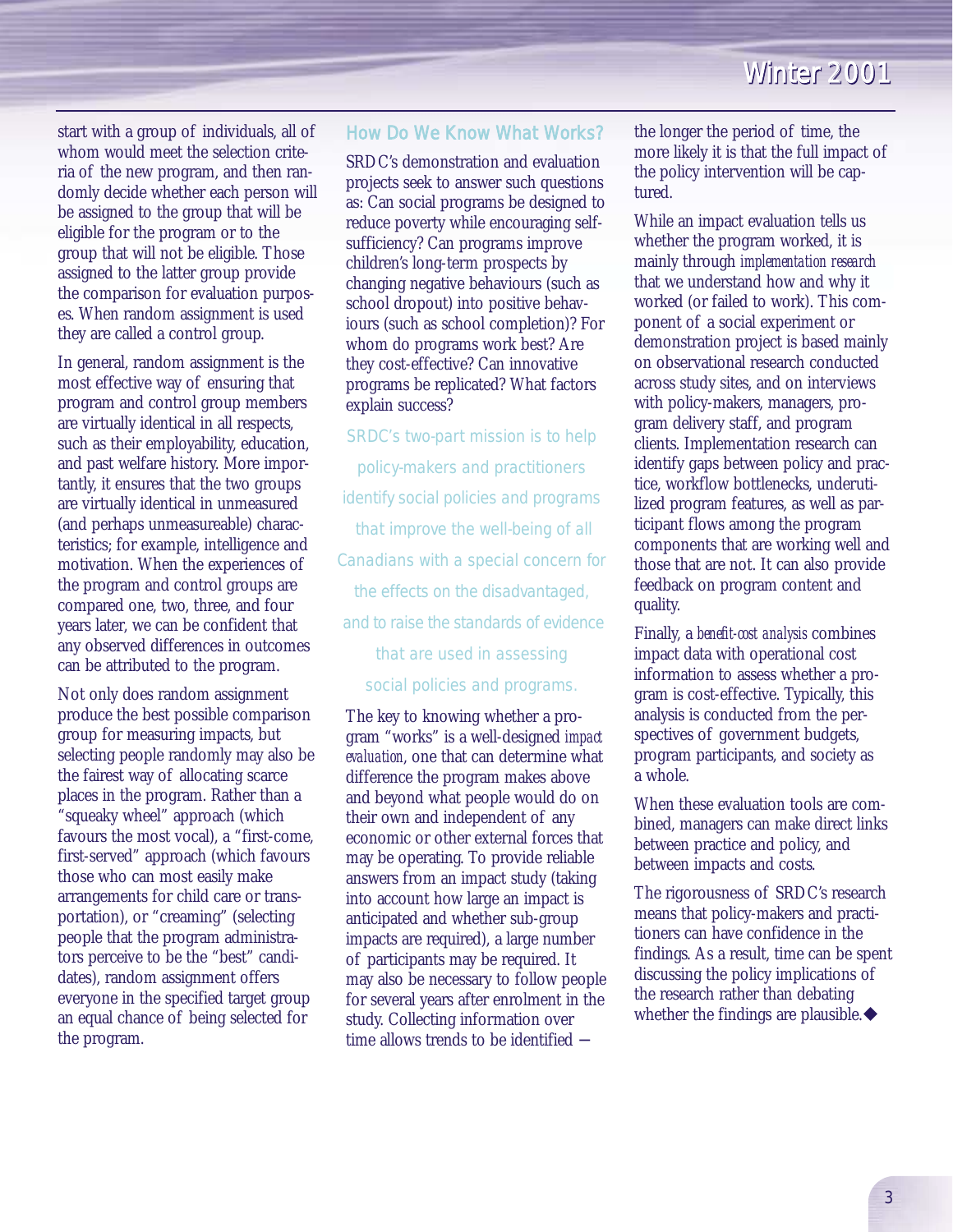### The Self-Sufficiency Project Welfare-to-Work Experiment Producing Impressive Findings

Results to date from the Self-Sufficiency Project (SSP) suggest that a welldesigned financial incentive program for welfare recipients can be a triple winner: employment can be increased, the earnings and incomes of poor families can be raised, and this can be accomplished at little or no net increase in cost to governments.

SSP's impact on full-time employment is among the largest ever seen in a rigorously evaluated welfare-to-work program, essentially doubling the percentage of people working full time. At the same time, the program produced \* a 30 per cent increase in earnings;

- 
- a 16 per cent increase in income;
- \* a 68 per cent increase in the proportion of these families who had incomes above the Statistics Canada lowincome cut-off (from 13.8 per cent to 23.2 per cent); and
- a 10 per cent decrease in the amount of welfare benefits paid out.

SSP is testing a "making work pay" strategy for long-term welfare recipients. The project was conceived by and is funded by Human Resources Development Canada (HRDC), and is being managed by the Social Research and Demonstration Corporation (SRDC).

When SSP was launched in 1992, it was an ambitious undertaking in many respects. The project involves more than 9,000 participants − about 95 per cent of them women − in two provinces, and will eventually last 10 years. It was set up with a complex design that would enrol participants in three separate research samples and employ a random assignment evaluation design − widely viewed as the most reliable way to measure program impacts, but a method that has been

rarely used in social policy research in Canada.

SSP set itself the challenging task of trying to deal simultaneously with the problems of poverty and dependence. Programs that transfer income to poor people in order to reduce poverty typically reduce the incentive for recipients to seek and accept employment, particularly if their potential earnings are low. Many of those who have been receiving income assistance benefits for a significant period of time will only be able to find work that will pay them less than the amount they can receive in welfare benefits. Therefore, they face a stark choice. They can continue to rely on welfare or they can accept a lower income in the work world, at least until their earnings rise with the acquisition of skills and experience. This is the classic "welfare trap."

SSP was designed to test an innovative financial incentive in the form of a generous, but temporary, monthly earnings supplement that would put more money into the hands of poor families and, at the same time, encourage work as a way of achieving economic self-sufficiency. The program offered to supplement directly the earnings of long-term, lone-parent income assistance recipients in New Brunswick and British Columbia for up to three years, if they left welfare for full-time employment.

SSP actually comprises three studies.

\* The main SSP or "recipient" study of a group of long-term income assistance recipients in New Brunswick and British Columbia, all of whom had been receiving welfare for at least one year (and many for much longer), is measuring the effects of the financial incentive alone.

### **Key Features of the SSP Earnings Supplement**

- " Full-time work requirement. Supplement payments were made only to eligible single parents who worked at least 30 hours per week and who left income assistance.
- **\* Substantial financial incentive.** The supplement equalled half the difference between participants' earnings and an "earnings bench mark," initially set at \$30,000 in New Brunswick and \$37,000 in British Columbia. The supplement was reduced by 50 cents for every dollar of increased earnings. The supplement roughly doubled the earnings of many low-wage workers (before taxes and work-related expenses).
- One year to take advantage of the offer. Individuals became eligible for the supplement if they found full-time

work within the year after random assignment. If they did not sign up during that year, they could never receive the supplement.

- **\* Three-year time limit on supplement** receipt. Participants could collect the supplement for up to three calendar years from the time they began receiving it, as long as they were working full time and not receiving income assistance.
- **\* A voluntary alternative to welfare.** Participation in the project was voluntary. However, to receive an SSP supplement, participants had to leave the welfare system. SSP participants could choose to return to welfare at any time, but could not receive an earnings supplement while on welfare.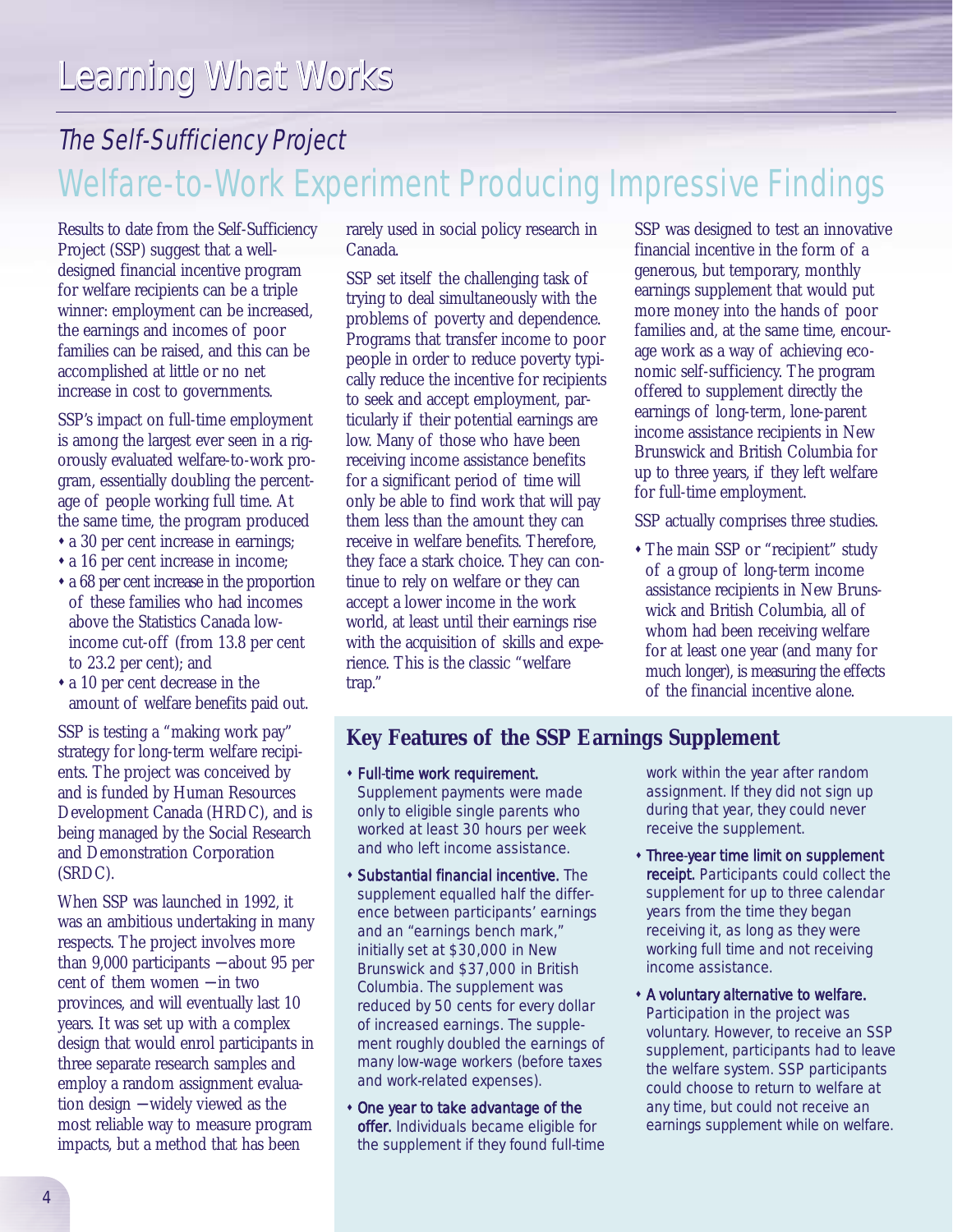- The SSP Plus study, in New Brunswick only, is assessing the effects of the financial incentive offered in combination with employment-related services.
- " The SSP "applicant" study is measuring the effects of SSP's financial incentive on a group of new applicants for income assistance in British Columbia whose members were told that, if they remained on welfare for one year, they would become eligible for SSP's earnings supplement if they subsequently left welfare for full-time work.

Because SSP was set up as a randomized experiment, estimates of program impacts can be obtained by comparing the outcomes of those in the program group, who received the offer of an earnings supplement, with the outcomes of those assigned to a control group. Control group members were not eligible for SSP, but could receive any other benefits for which they would normally qualify.

### 36-Month Findings

SSP has produced a series of reports over the past several years. The most recent findings were based on surveys of participants in the recipient sample that were administered 36 months after they entered the study. Those who went to work immediately upon being enrolled were just reaching the end of the three-year supplement period; those who took the full year available to them to leave welfare for work still had a year of supplement eligibility left.

About 35 per cent of participants in this part of the SSP study had gone to work full time and qualified for an earnings supplement. Among those who did not take up the supplement offer, most indicated that they could not find full-time work or that they could not go to work because of health problems or family responsibilities.

Throughout the three years that members of the recipient sample have been studied, the program has been increasing employment and reducing poverty. At its peak, SSP doubled the percentage of people who were working full time (just over 29 per cent of program group members were working full time, compared with 14 per cent of the control group). The effect of the program on full-time employment continued to be strong through to the end of the third year.

There was a modest decline in the employment impact between the end of the first year after random assignment and the time of the survey. This is largely explained by the fact that program group participants who had not qualified for the supplement in the first year lost their chance of receiving it in the future. SSP, therefore, ceased to provide an incentive to members of the program group who did not qualify for the supplement during that first year. On the other hand, more and more members of the control group began working full time. As a result, SSP's impact on full-time employment declined slightly in the second and third years.

When programs like SSP increase employment, they typically do it by "digging deeper" into the caseload and encouraging work among a more disadvantaged group of people. This group typically has trouble staying employed when they do find work, either because they find short-term jobs or because they succumb to the barriers that made it difficult to work in the first place. Nonetheless, most of the extra employment resulting from the supplement offer was stable employment. For every three people who worked full time because of the supplement offer, two stayed employed for at least a year.

#### Impacts on Children

SSP's evaluation is not limited to the economic circumstances of participating lone parents; efforts have also been made to examine the effects that being part of the SSP program group may have had on family functioning and on the well-being of the children in these families. Overall, being in a family that was eligible for an SSP supplement had no discernible effects for very young children, had a number of small positive effects for elementary school-age children, and may have had

SSP Employment Impacts, by Months From Random Assignment

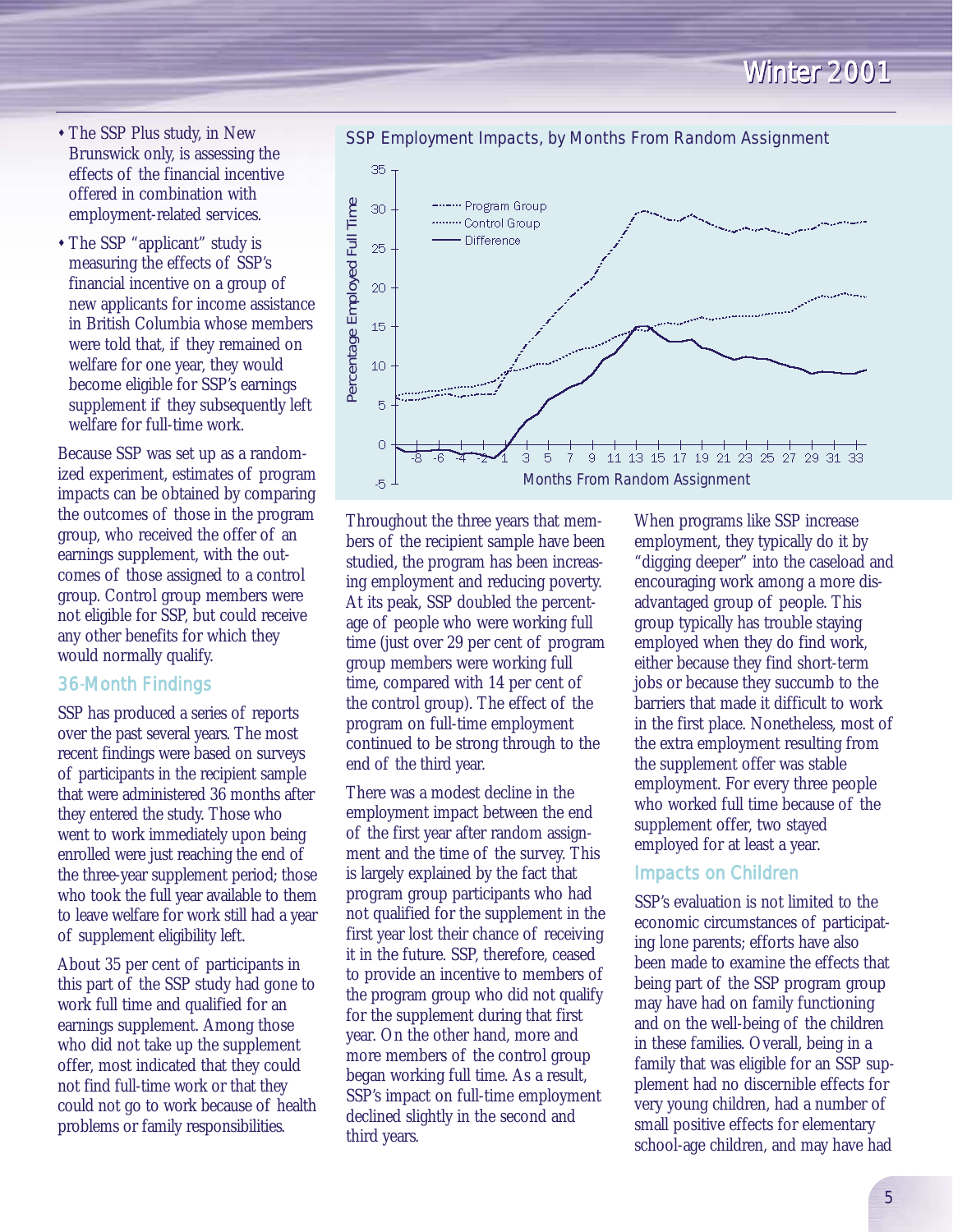some small negative effects for older adolescents.

It should be noted, however, that the small average differences between the program and control groups might be masking more pronounced effects for children in the families that took up the supplement. Any differences in children's outcomes are likely to be confined to the one third of families in which parents went to work and took up the SSP supplement. But the

average effect on children's outcome takes account of children in all families who were eligible for the supplement offer, not only those living with parents who actually went to work and benefited from the supplement.

### SSP Plus Only a First Step

An earlier report on the SSP Plus findings demonstrated that a combination of financial incentives and employment-related services could

### **Summary of SSP's Effects on Children (Differences between program group and control group)**

- **. SSP had no effects on the youngest** children's functioning. For children aged three to five at the time of the interview (infants and toddlers at the beginning of the program), the SSP offer did not affect test scores, social behaviour, emotional well-being, or health. These children were very young when their parents entered the study. It is, therefore, reassuring that the average child was not harmed even though many of their parents began working full time.
- **\* SSP increased the number of young** children in child care. Children in the youngest cohort of the program group were more likely than those of the control group to attend formal child care programs, such as pre-school and extended day programs, and to be cared for in informal child care arrangements, such as by babysitters or relatives in a home setting.
- " SSP had small positive effects on children's cognitive and school outcomes for elementary school-aged children. The children aged 6 to 11 at the time of the interview scored slightly higher on a math test, and their parents gave more positive reports of their children's achievement in school. There was also some suggestion that these children were in better health, based on parents' reports. However, there were no

differences in social behaviour or emotional health.

- " Also, the elementary-school-aged children were more likely to be cared for by babysitters and relatives, and to participate in after-school activities. This is consistent with the increases in parental employment. The increase in non-parental care was primarily in informal arrangements in a home setting. These children also were more likely to take part in lessons, sports, and clubs.
- " For children in the older cohort, SSP may have increased minor delinquency, and tobacco, alcohol, and drug use. On measures of children's health and emotional adjustment, and on a math skills test, older children (aged 12 to 18 at the time of the interview) showed no effects. However (based primarily on their own reports), more children in the older cohort reported staying out late, smoking, drinking, and using soft drugs. Both parents and children reported slightly lower academic achievement. These results should be interpreted cautiously because of low survey response rates with this cohort. However, these findings suggest that it may be appropriate to give more consideration to the kinds of supports that families need in order to avoid problems with adolescent children.

help a substantially larger proportion of eligible participants move into fulltime employment than could be achieved with a financial incentive alone. In the SSP Plus study, the takeup rate was 52 per cent, compared with 35 per cent in the recipient sample. Furthermore, this increase in takeup also led to increases in program impacts on employment and welfare receipt over and above those impacts produced by the financial incentive alone. However, these incremental increases in impacts (an additional 2.4 percentage-point increase in the full-time employment rate and a further 3.9 percentage-point reduction in the proportion receiving welfare) were quite small and were not statistically significant. Furthermore, the job loss rate was also higher among SSP Plus participants. It appears that "digging deeper" into the welfare caseload by providing job-finding help to participants meant that a larger proportion of those helped into jobs by SSP had difficulty holding on to full-time employment on a permanent basis. Thus, helping these people leave welfare for work is only a first step. An important part of the policy challenge is to find effective ways of helping people retain employment.

### SSP Proving to be Cost-Effective

Finally, the net costs to government of a program like that tested by SSP may not be much higher than those associated with paying welfare. The costeffectiveness of the SSP intervention will ultimately be determined with longer-term follow-up data, including information on the post-program welfare recidivism rate. However, the findings to date from the applicant sample suggest that a mature program might pay for itself even during the period that supplements are being paid.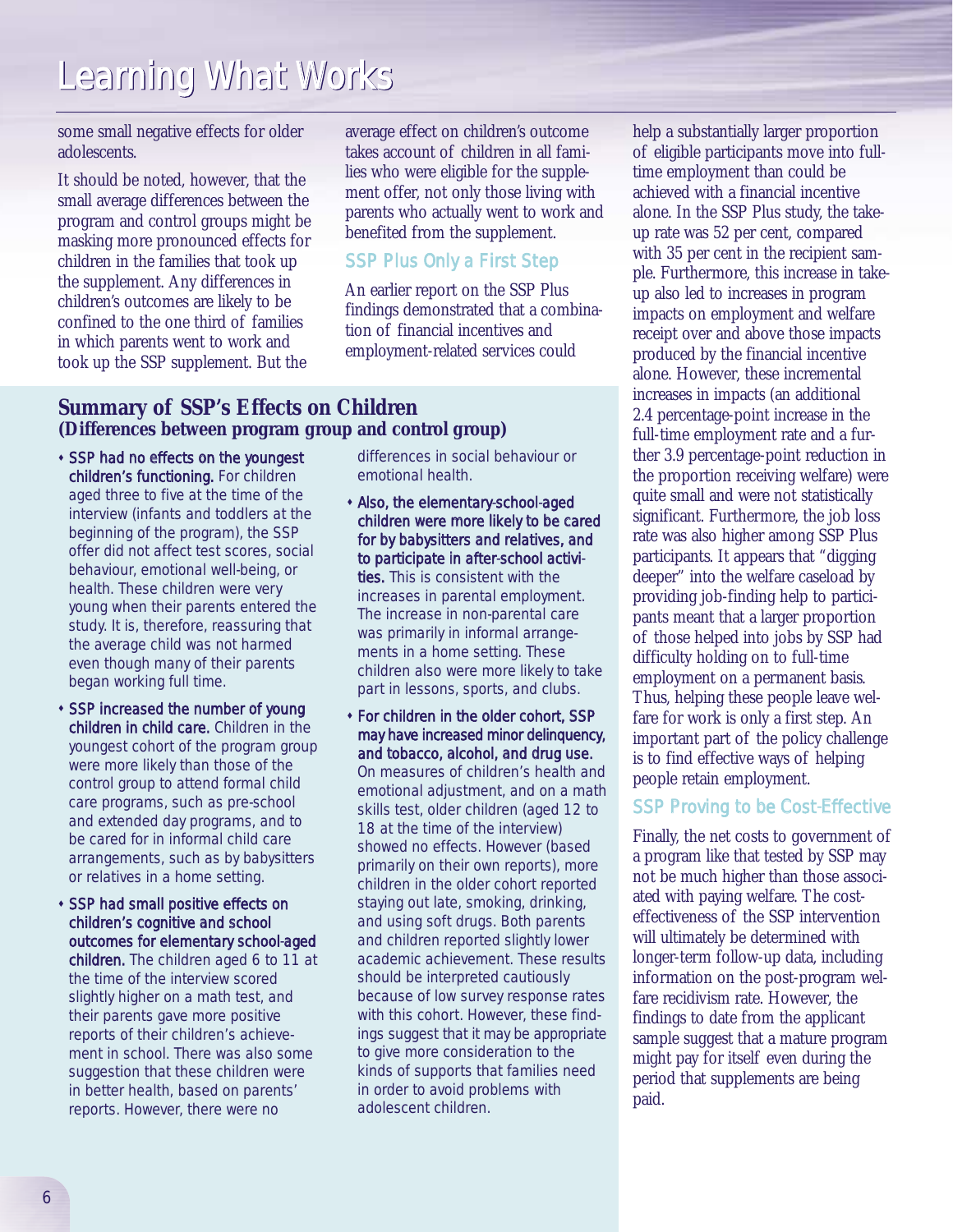The early impact on the employment of those in the applicant study was larger than was seen in the recipient study. Moreover, those who had been on welfare for a shorter period of time (and who were presumably more "job-ready" on average) were not only more likely to find jobs, they were able to get better-paying jobs. Higher earnings resulted in lower average supplement payments among applicants and higher tax receipts by government.

The net result was that there was no net cost to the government for new applicants. Reductions in welfare payments and increases in tax revenue more than offset the cost of the sup $plement. \blacklozenge$ 

## "Social Economy" Experiment Gets Underway

Last October, four Cape Bretoners left Employment Insurance (EI) to begin new jobs. They were the first of approximately 750 beneficiaries of a research demonstration studying the feasibility of a new strategy for improving the employment prospects of the unemployed.

Over the next two years, the Community Employment Innovation Project (CEIP) will enrol about 1,500 eligible volunteers to participate in the study; half will give up their Employment Insurance (EI) or Income Assistance (IA) benefits in exchange for up to three years work in community-based employment that will pay a "community wage." It is expected that the community employment will provide participants with new skills and valuable work-related networks, leading to greater long-term employment success.

But CEIP is more than an employment program. The project grew out of the belief that community organizations can play an important role in helping unemployed people at risk of economic and social exclusion in areas struggling with high unemployment. Therefore, CEIP not only provides opportunities for gaining valuable work experiences and acquiring new skills, but also seeks to develop local capacity by challenging residents of communities to work together to find new approaches for generating employment opportunities and determine the nature of the work to be done. In short, CEIP has been

designed to respond to community needs while simultaneously providing needed employment.

There are a number of examples of attempts to link the creation of employment opportunities to the pursuit of community goals (e.g. the growing network of social enterprises in Quebec, and efforts to expand the "social economy" in Europe). However, there is little hard evidence of the value of community-based employment to either individuals or communities. CEIP is using two separate research and evaluation strategies to examine whether such value exists. An *experimental component* focuses on how participation in an extended period of community-based employment impacts the long-term employability and work-related attitudes of the unemployed who take part; and a *nonexperimental evaluation* aims to shed light on whether there are significant and desirable effects on communities when they are challenged to design and direct projects that they deem to be needed and worthwhile.

### The Project Design

In order to provide credible evidence of whether this type of program works, the Social Research and Demonstration Corporation (SRDC) is utilizing a random assignment design.

To ensure that those who take part in CEIP are representative of the target population, individuals who meet the eligibility criteria are randomly selected from administrative files and given a

chance to volunteer for the project. Then, half of the 1,500 who volunteer are randomly assigned to the CEIP program group that can take part in CEIP's program; the other 750 volunteers are assigned to the control group.

Those in the program group are eligible for community-based employment for up to three years. While participating, they receive a weekly community wage in lieu of EI or IA benefits. At present, this wage is set at \$285 a week, but it will be increased to stay in line with any increases in the provincial minimum wage. The communitybased employment is insurable for EI and eligible for Canada Pension Plan coverage. Program participants are free to leave CEIP for other employment and can return at any time during their three-year eligibility period. However, if they leave CEIP, their ability to qualify for EI will be subject to the rules governing EI eligibility for voluntary quitters.

Individuals who are assigned to the control group are not eligible to take part in CEIP's community-based projects. They are, however, critical to knowing whether the program works or not. It is the subsequent experiences of those in the control group, based on information from administrative records and responses to surveys, that provide a comparison for evaluating CEIP's impacts, costs, and benefits. Control group members continue to have access to all EI and IA programs and services for which they are eligible.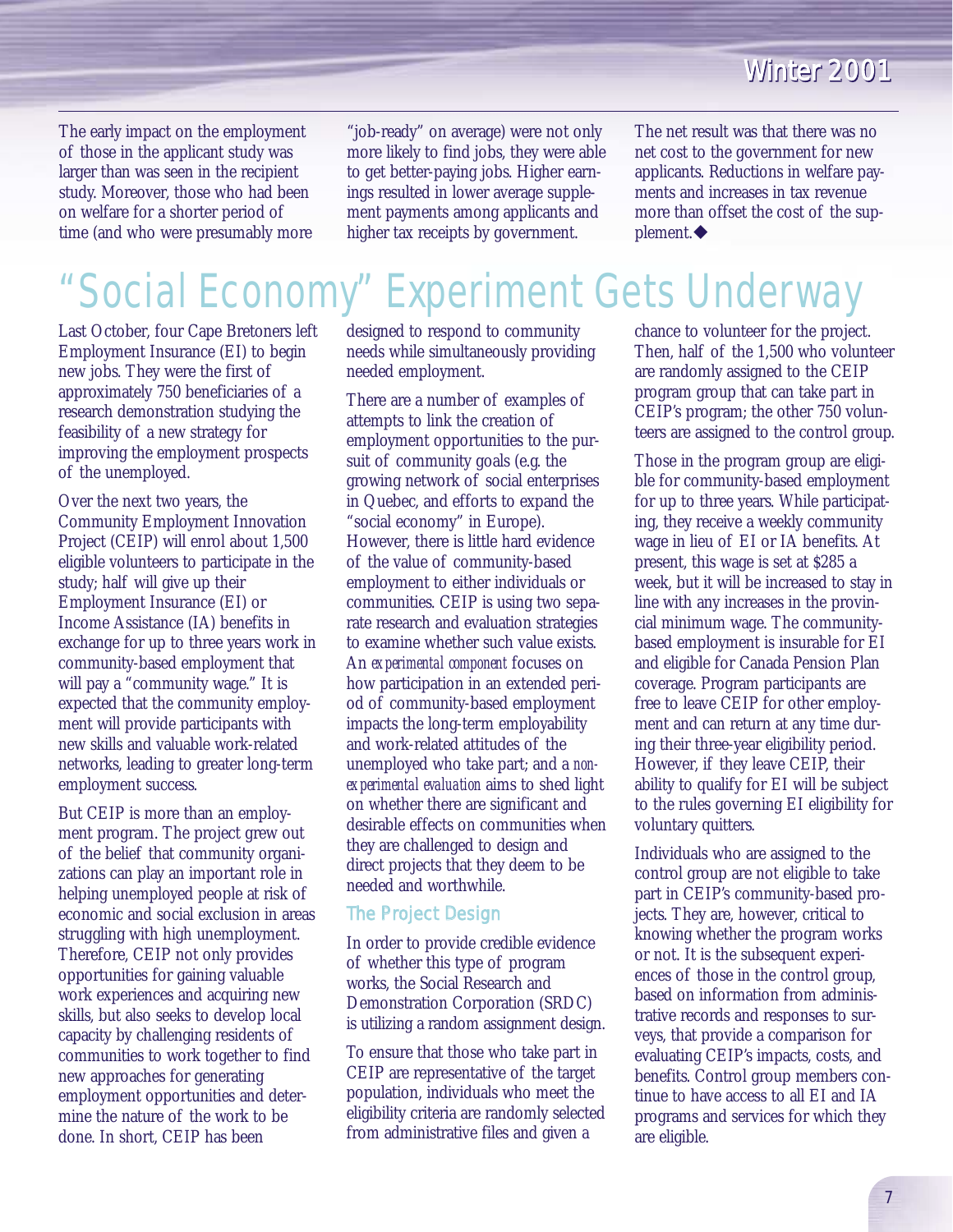### The Individual Impact Study

An impact study will determine the effects that CEIP's program has on participants' employment and earnings, as well as their use of EI and IA.

It is expected that the new opportunities created for CEIP program participants will improve their long-term employment prospects. Over their three-year participation in communitybased projects, they should develop work-related skills that qualify them for a wider array of jobs.

If participants are able to find stable long-term employment as a result of CEIP, they should also see an increase in their earnings resulting from some combination of working at higher wage rates than previously and spending longer periods in employment (i.e. experiencing fewer and shorter periods of unemployment). If CEIP succeeds in increasing participants' employment and earnings this should, in turn, reduce their receipt of EI and IA benefits.

As participants become more involved in their communities through their employment, it is expected that researchers will see an increase in their motivation to participate in other voluntary activities in the community. The impact analysis will also look at the effects of CEIP on other socioeconomic aspects of the participants' lives, such as

- " To what extent does CEIP increase or decrease the migration rate of unemployed Cape Bretoners?
- " How does CEIP affect total family income?
- " To what extent does CEIP result in changes in family formation?
- " To what extent does CEIP result in increased education and training?
- " To what extent does CEIP reduce hardship and increase overall wellbeing?

" Does CEIP affect the social network resources of participants?

### Community Effects

The community effects of CEIP and its community-based projects will also be measured. SRDC will seek to answer such questions as: How well did the communities respond in organizing and developing the capacity to move ahead with projects? Did the communities see any increase in cohesiveness? Did local projects make a measurable difference on the physical, economic, and social well-being of the community?

CEIP differs from many earlier economic development programs in the degree of control over project design and implementation that is given to local communities. In the past, a number of programs developed for Cape Breton have tried to increase the input of local communities into the design of employment programs. But the CEIP strategy is unique in that the fundamental driving force underlying

the project is the notion that local communities should be able to define their own needs and then develop projects to meet those needs.

The demonstration began in four "lead" communities − Whitney Pier, Sydney Mines, Dominion, and New Waterford; the communities of North Sydney and Glace Bay were added early this year. In all, six to ten communities within industrial Cape Breton will be selected to participate. Other communities will serve as comparison sites.

CEIP will evaluate how these communities organize themselves to conceive of and establish viable projects. The research effort will be directed at learning how communities respond to the offer of subsidized labour.

The second aspect of the community evaluation is concerned with the effect planning and operating the projects has on the wider community. It is hoped that the intervention will enhance a community's capacity to

### **The Delivery Partners**

Human Resources Development Canada (HRDC) and Nova Scotia's Department of Community Services (DCS) are funding CEIP and have set the overall policy agenda for the project. SRDC is responsible for the design, management, and evaluation of CEIP. It has assembled a research partnership that includes individuals and organizations from the local area.

- Cape Breton Family YMCA is managing the Sydney office, which is staffed by representatives from all the organizations in the project delivery consortium. The YMCA also oversees the activities of participants while they are in the project.
- **\* Breton Business Center** (BBC) is responsible for managing the project assignments. Specifically, BBC undertakes recruitment of project-eligible clients and matches them to community work assignments.
- **\* Breton Rehab Services** conducts front-end employability and skills assessments for those assigned to the program group in order to identify those who are not immediately ready for referral to community-based projects, and to provide information to assist in matching participants to work assignments.
- . Atlantic Coastal Action Program Cape Breton manages a portfolio of "transitional work opportunities" that provide participants with meaningful activities while they are between community-based project assignments.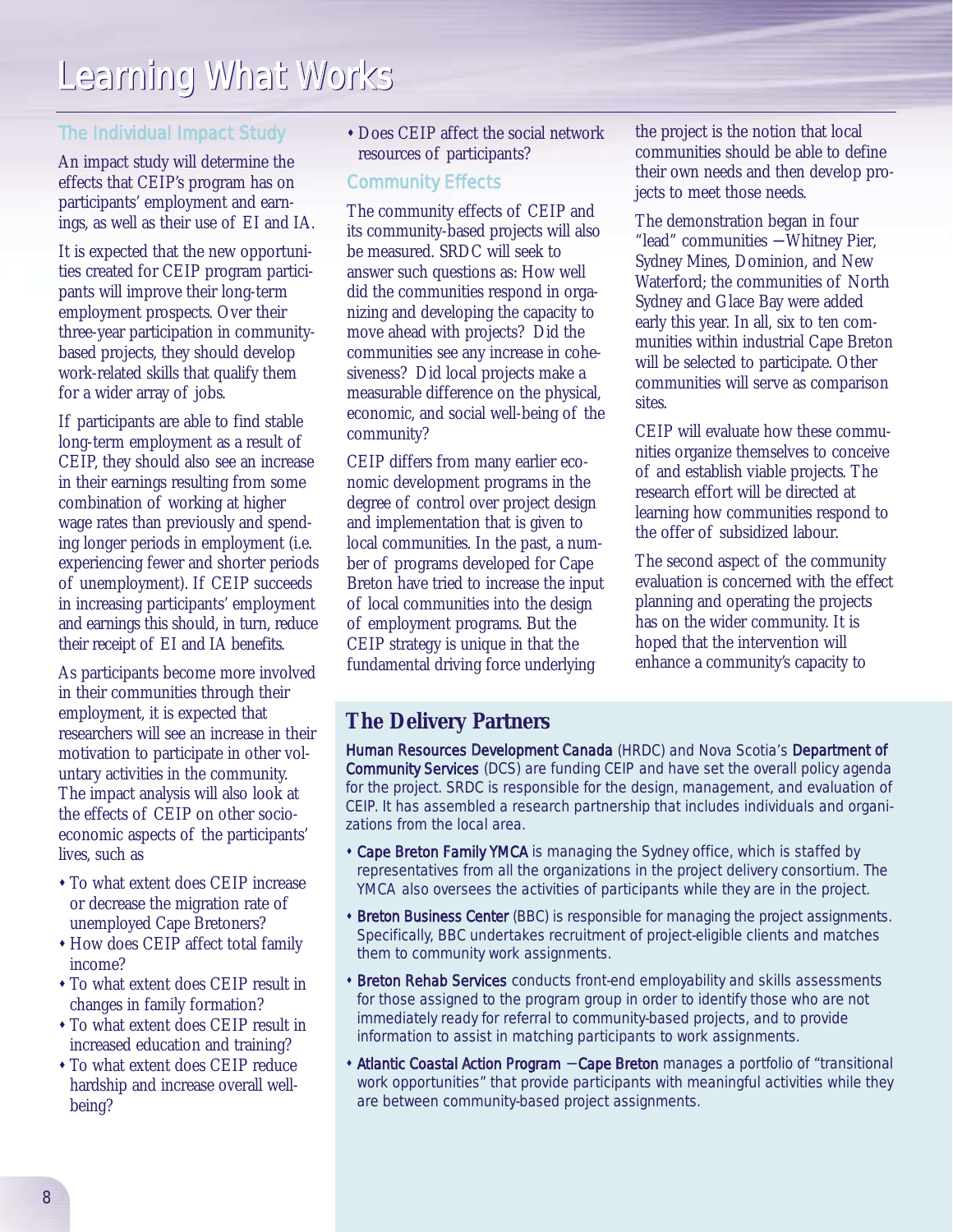overcome adversity and create opportunities. These effects on the community will emerge through two distinct phases: through the *process* of each community's mobilization and organization to produce viable community employment projects; and through the *utilization* of the products of the projects themselves.

Evidence of changes due to process or utilization will be sought through the use of indicators. Local observations, administrative data, census data, family panel interviews, and a longitudinal community survey will capture changes in selected indicators at the study sites and for comparison communities and, in doing so, provide a means to gauge the community effects of the project.



### A Long-Term Project

CEIP is a long-term project. Design work and consultation with communities began in 1999. Participant enrolment began in July 2000 and will continue to June 2002 with the community projects lasting until June 2005. By early December, 871 EI recipients had received invitations to attend a CEIP information session. Of the 197 that attended, 106 agreed to participate in the project and were randomly assigned to either the CEIP program group or the control group. Prior to beginning their work assignments, members of the program group underwent a week of assessment activities designed to gauge their aptitudes, experiences, education, and skills. The graph, left, represents the proposed two-year enrolment plan for program group members.

SRDC will produce regular reports on CEIP's progress as the project unfolds. However, in order to assess CEIP's longer-term effects, data will continue to be collected after community projects have ended. Therefore, the final chapters of the CEIP story will not be written until 2008.

*. . . Assets change the way people think and interact in the world. With assets, people begin to think in the long term and pursue long-term goals.* <sup>−</sup> Michael Sherraden*, Assets and the Poor: A New American Welfare Policy* 

This premise is at the heart of a new project being undertaken by Self-Employment Development Initiatives (SEDI) and the Social Research and Demonstration Corporation (SRDC), with funding from Human Resources Development Canada. *learn\$*ave, a

national demonstration project of Individual Development Accounts (IDAs) for learning, is testing whether low-income people can be encouraged to save money to increase their human capital and in turn, their long-run standard of living.

IDAs are matched savings plans. Each dollar that participants put in their individual account is matched by one or more dollars from the program sponsors. The matched savings can only be withdrawn for specific purposes. For most IDA programs, the permissible uses are self-employment,

housing, education, and training. IDAs are, however, more than simply a financial incentive; program participants are required to complete a short economic literacy course, and case management and personal support is usually provided.

Although savings incentives and asset accumulation initiatives have been around for a long time, IDAs for the poor is a relatively new idea. Michael Sherraden, Director of the Center for Social Development, at Washington University in St. Louis, Missouri, conceived of IDAs in the late 1980s; its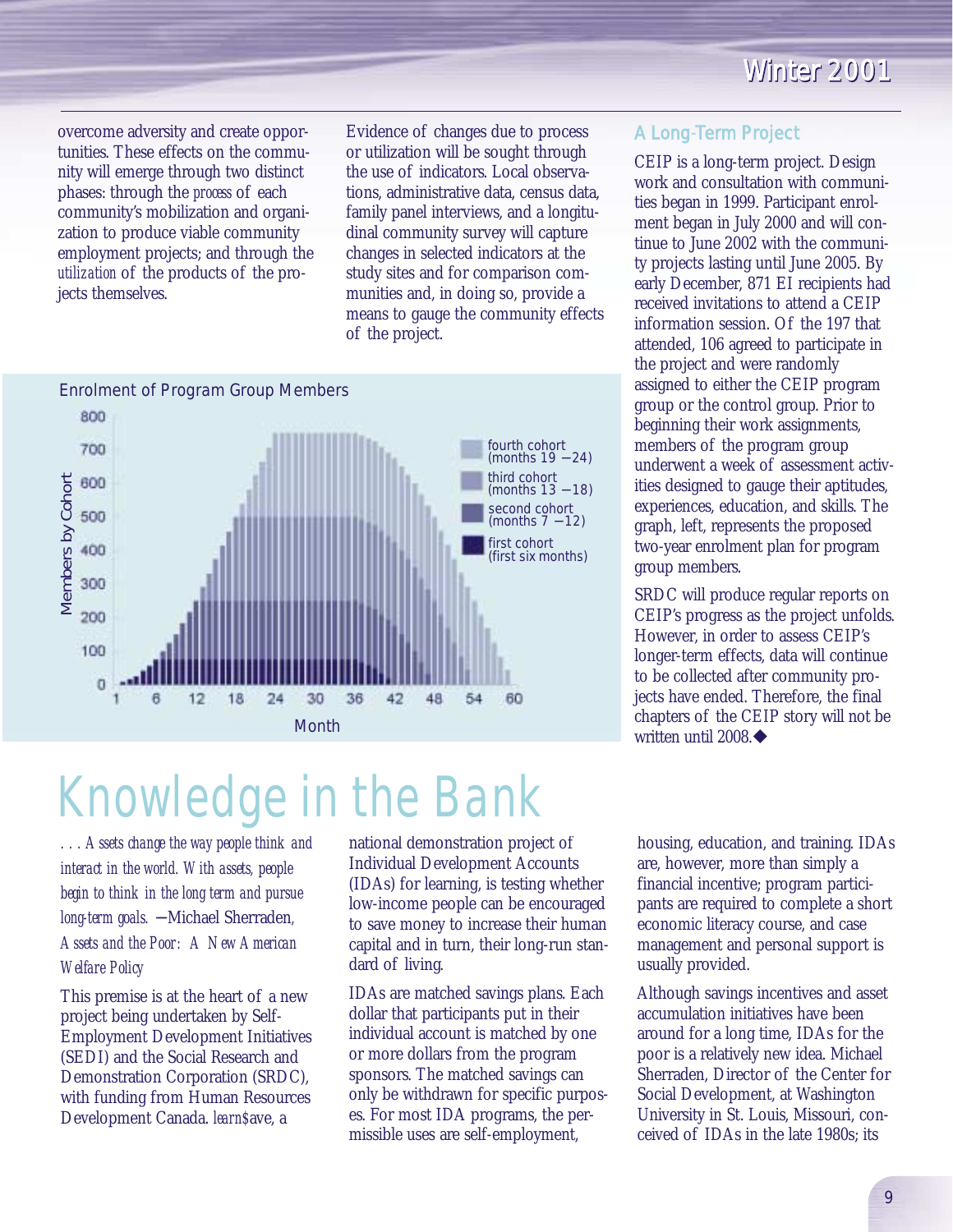basic assumption is that assets are different from income. In his 1991 book, *Assets and the Poor: A New American Welfare Policy*, Dr. Sherraden argues that assets (more so than income) give people a sense of control − a sense that they can use these funds to shape their well-being.

The growth of IDAs in recent years has been rapid. According to the Corporation for Enterprise Development, headquartered in Washington, D.C., there are now programs in about 250 communities in the United States. IDAs have garnered considerable bi-partisan support, in the United States, from both Democrats and Republicans.

### Lack of Empirical Evidence

Despite their growing popularity, there is limited empirical knowledge about the effectiveness of IDAs. The goal of the *learn*\$ave demonstration project is to provide credible evidence of whether a program of this type can truly help low-income people invest in themselves and, in so doing, increase their own economic security and that of their children.

*learn*\$ave is similar in design to many existing programs in Canada and the U.S. For every \$1 that an account holder deposits, the project sponsor will contribute \$3 to the account. Participants will have three years to save a maximum of \$1,500. With the sponsor contribution, the total amount available to the saver can be as high as \$6,000. Like other programs, *learn*\$ave will include financial management training and a case management component to provide assistance to participants.

The project will recruit a representative cross-section of low-income individuals, defined as those with a family income that is less than 120 per cent of Statistics Canada's low income cutoff. Participants must also have few assets and few debts, as determined by screening criteria. Welfare recipients are eligible, but it is expected that most participants will be drawn from the "working poor."

The key difference between *learn*\$ave and existing IDA programs in Canada and the U.S. is the permissible uses of matching funds. The focus of the SRDC/SEDI demonstration is on "learning." Therefore, the allowable uses for the matched funds are limited to training and education, and small business start-up or expansion. (It is hypothesized that through starting and operating small businesses, participants can enhance their skill set.)

By international standards, Canada is not doing badly in terms of adult participation in education and training. Yet, participation is very uneven, being much lower among low-income populations. Although governments in Canada already sponsor some initiatives to support education and training among low-income Canadians, those initiatives are limited in scope. For instance, programs such as the Millennium Scholarships are targeted to full-time students and are not suitable for people wishing to study on a part-time basis. Government training programs are normally used as remedial programs for the unemployed, and are not available to the working poor with low skills. The *learn*\$ave project provides an innovative way of closing some of the gap between the participatory behaviour of low-income families and higher income groups.

*learn*Save is in its planning and start-up phase. Participants will be recruited during the first two years of the project and will have up to three years to complete their savings objective. Project partners are currently working together to lay the groundwork for the official project start in the spring of

2001. The first IDA accounts could be opened as early as June 2001.

SEDI is responsible for the implementation of the project, in partnership with an array of non-profit agencies across Canada. Local financial institutions will be working in partnership with the community agencies to provide deposit account services to *learn*\$ave clients.

### Measuring Success

Throughout the project, and for up to two years after the service delivery phase, SRDC will oversee a research and evaluation process to determine how IDAs work and what impacts they have. SRDC will evaluate the project by conducting randomized trials in Vancouver, Toronto, and Halifax, and undertaking detailed case studies in the other seven sites across Canada − Calgary; Winnipeg; Grey-Bruce counties in Ontario; Kitchener-Waterloo; Montreal; Fredericton; and Digby, Nova Scotia. Specifically, researchers will be looking at whether *learn*\$ave

- $*$  increased the amount saved within the savings period (excluding matching funds);
- $*$  increased participation in learning;
- " changed the attitudes of participants − increased their awareness of the need to plan for the future, their self-esteem and personal efficacy, and the value they place on education; and
- increased knowledge of personal finance.

In addition, a cost-benefit analysis will be conducted to determine whether a program like *learn*\$ave is economically viable to implement on a larger scale.

Over the next eight years, *learn*\$ave researchers will build a body of knowledge about how IDAs work and under what conditions they work best in order to provide guidance to policymakers. $\blacklozenge$